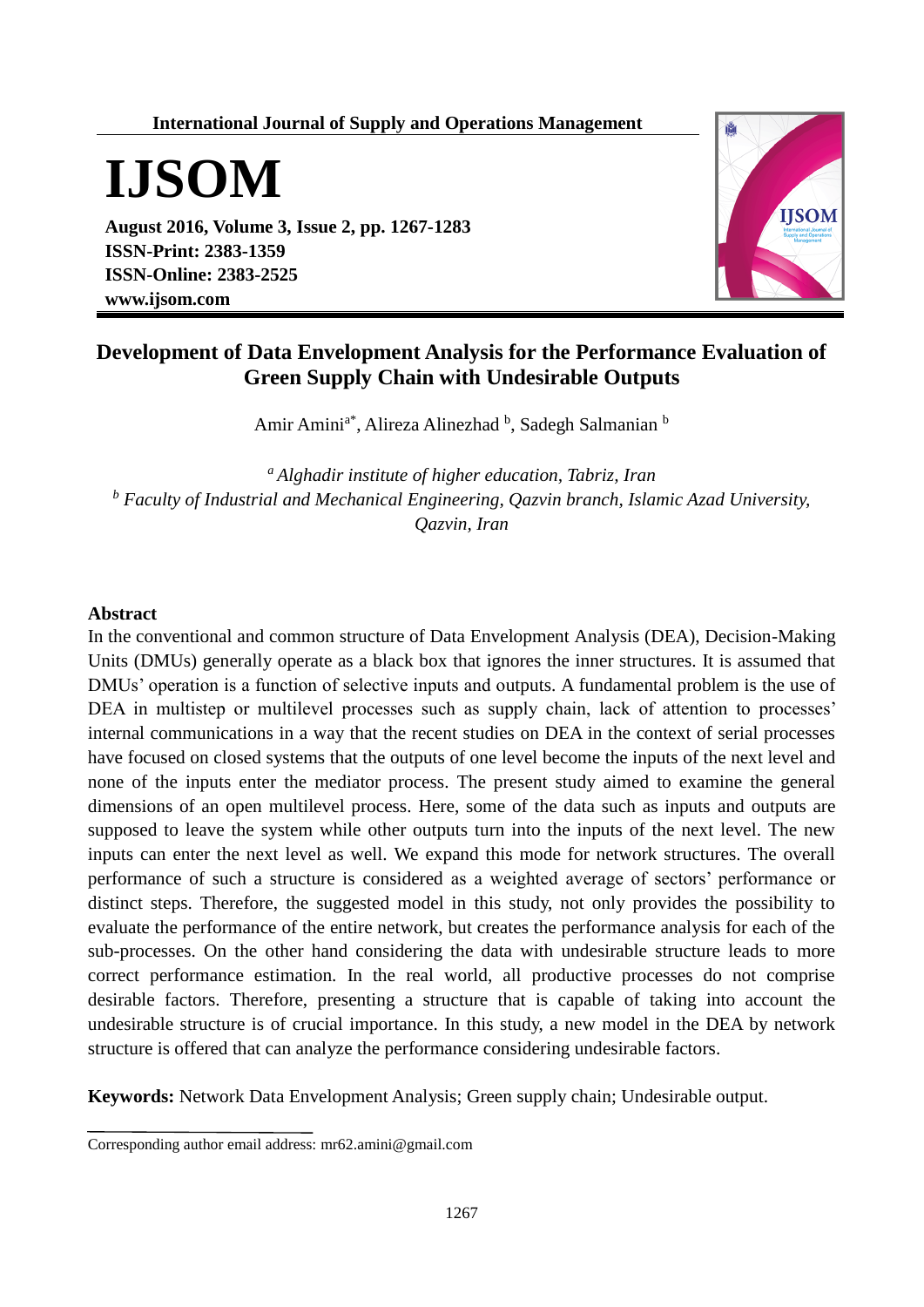# **1. Introduction**

Data Envelopment Analysis (DEA) is a tool to measure the relative efficiency of decision-making units (DMU) with several inputs and outputs. As reported in a study by Cooper et al. (2004), DMUs can contribute in various contexts such as hospitals, universities, businesses, transport, etc. In the classic DEA, DMUs are considered as a black box in which the inner structures are ignored and DMUs' performance is regarded as a function of final inputs and outputs. In most of the cases, DMUs can have inner network structure. Fare and Grosskopf (2000), Castly et al. (2004), Toon and Tesotesotoei (2009), all have offered new methods for performance evaluation based on DEA method. About the last case, the overall performance can be stated as a weighted average of effectiveness regarding sections and this indicates the importance of each section. The present study has concentrated on efficiency extraction that has analyzed it as a convex combination of radial sizes for different sections as well as sub-processes of DMU. The model of interest in this study has a feature through which the weight of each stage is variant. These DMUs not only have input and output, but the intermediate values have been considered for them as well. Accordingly, each stage can have its input and output of interest. Recently, several studies have been conducted on DMUs that consider the processes of each stage. For example, Seiford and Zhu (1996) consider profitability and supply ability regarding U.S. banks as a two-stage process. In their study, profitability has been considered in the first stage as the input, using workforce and assets. Also, profit and productivity are measures as output. In the second stage, the ability to launch, profit and productivity have been considered as input; also, income and return are regarded as output. Kao and Hwang (2008) described a process that at the first stage considers 24 insurance firms that use cooperation and insurance costs to create insurance premium and at the second stage, considers profit commitment and investment. Among the other examples it can be pointed to the effect of IT on the performance of bank branches (Chen & Zhu, 2004) and the performance of U.S. Sports Network (Sexston & Lewis, 2003). Some of the studies have used conventional approach of DEA among which we can refer to Siford and Kho (1999), (Sexston & Lewis, 2003), and Chen and Zhu (2004). Finally, this approach points to potential problems between two stages that are caused by intermediate values. If there is a need to decrease inputs (intermediates) to meet functional status, such an approach leads to a reduction in the output of the first stages and consequently, decreased functional status of the first stage. New approaches have been extended for modeling the intermediate values between the two stages in DMU. Kao and Hwang (2008) have offered a radial model in standard DEA by analyzing the overall performance of two stages. Although the presented approaches can be generalized for DMUs by network structure, this generalization needs to share multistage processes and unique features to create the input for the next level. In other words, except the first level, all other cases do not have their independent input (or output) and this is true when the systems are closed, but where the systems are open (this structure practically exists, especially in industries), the offered model will create a significant advantage over other methods that have been proposed. Also, the offered model in this study, in addition to the aforementioned advantages over the studies models, will consider the undesirable data in a way through which can have more accurate performance evaluation.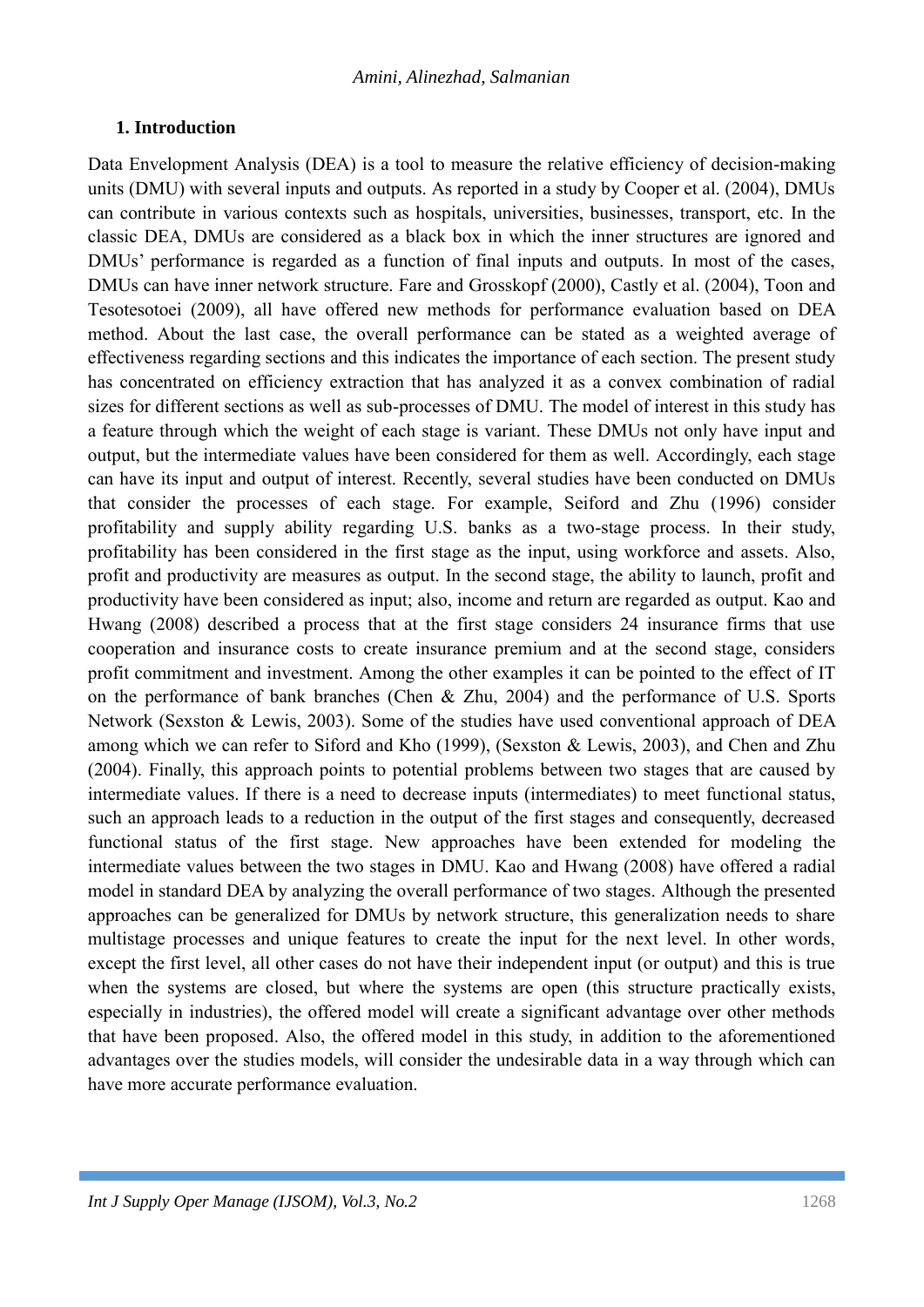# **2. Literature Review**

Most of the previous studies on DEA basic models such as CCR (Charnes et al., 1987), BCC (Banker et al., 1984) and FDH and others have been conducted to evaluate performance based on DEA. Pina and Torres (2001) measured transport efficiency of public and private sectors based on BCC. Also, they performed regression analysis to determine the logical reasons of performance. With more extension of performance measurement, new models were offered regarding DEA by Anderson and Peterson (1993), Cooper et al. (2000) and others. Golani (2001) and Baross et al. (2009) focused on the performance of air transport industry and have measured airline network performance. Itoh (2002) used a window approach to evaluate the performance change of international ports. Hwang et al. (2010) evaluated the performance of Asian ports using DEA. Boam (2004) implemented his model to estimate the performance of urban transport systems. Sheet et al. (2007) performed a comparison between the network models of Fare and Grossopf (2000) and target program model (Atanasopolos, 1995) based on performance analysis of different bus transport routs. In this study, despite desirable inputs (the number of vehicles, the path, staff, fuel, etc.), there were several undesirable outputs such as the rate of accidents and pollution that had been considered in measuring efficiency and performance. Haklos and Tezermes (2013) investigated the relationship between the level of economic efficiency of Eco members and the level of environmental sustainability and compatibility of these countries between 2001 and 2010 based on two-stage DEA. The results indicated that the high level of economic efficiency of these countries, does not guarantee the regarding environmental efficiency. Maghbouli et al. (2014) evaluated the performance of 39 airlines. In this study, the performance of airlines was investigated based on DEA, considering undesirable outputs. Azadi et al. (2014) investigated functionalization in green supply chain by focusing on public transport system in the framework of two-stage DEA. In all implemented model in the above mentioned studies based on DEA, it is not possible to introduce a model that is able to evaluate performance in network structure, considering the effect of undesirable effects that have the capability to extend to VRS structure and also consider the effect of intermediate values as well as all subsections in their own structure. Therefore, in this study, a model will be presented that will consider all the mentioned features as a proposed model.

# **3. Green Supply Chain Management**

Intensifying the global competition in an environment which is continuously changing has doubled the importance of appropriate responses of organizations and companies insists on their flexibility regarding the uncertain external environment. The present organizations are trying to obtain an appropriate place in national and global contexts and for that, they need to make use of a suitable pattern such as green supply chain management in order to meet competitive advantage and customers' expectations. Customers in today's organizations are along the organizations' members regarding production and services, procedures and processes, knowledge expansion and competitive proficiency. Effective green supply chain management is considered as the main elements of survival. Also, the use of IT in green supply chain management has increased the potential for value making in the chain. Generally, green supply chain management focuses on increasing companies' adaptability and flexibility and has the capability to make quick and effective response to market changes.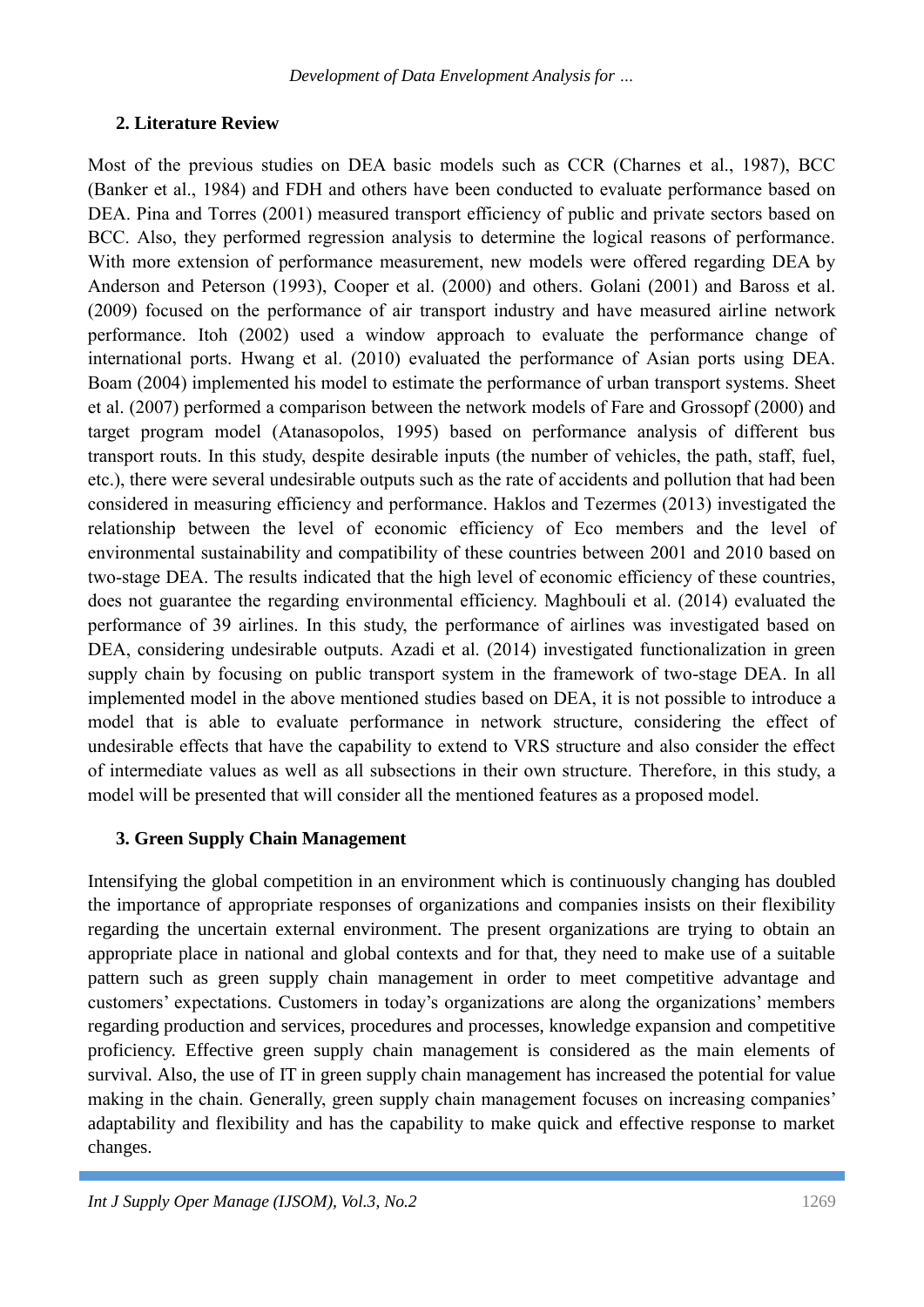Today's world is faced with issues such as global warming, pollutions, increased greenhouse gases that can potentially lead to human extinction. Therefore, the environmental related strategies were quickly considered as an important organizational innovation. On one hand, the organization should have concentrated on profitability and competitive advantages and on the other hand, finding appropriate methods to destroy or minimize the amount of wastes (energy, emissions, chemicals, hazardous solid wastes). Accordingly, the idea of green supply chain management was proposed and drew public attention.

In fact, this is a new management model for environmental protection. Green supply chain management, regarding the life span of product, includes all stages of raw materials, design and product development, product sales and transportation, product use and recycling products. Using green supply chain management, the company can decrease the negative environmental effects and obtain optimal use of resources and energy. Green supply chain management uniforms supply chain management considering the environmental necessities in all stages of product design, choice, process and environmental considerations. So far, the world has done too much regarding studies and developing environmental products and these proceedings have limited the use of dangerous materials. Green supply chain management functions as a pioneer approach for companies such as Dell, Sony, IBM, etc. This phenomenon points to this fact that companies have understood this issue that environmental awareness can function as a source for their competitive advantages. Green supply chain management is able to increase cooperation among business partners and co-leaders and help to improve environmental performance and reduce wastes.

Due to the economic, social and environmental challenges that threat organizations, customer-oriented approach and focusing on their demands and designing various strategies want to satisfy customers have led to the lack of competitive advantages in organizations. If in last two decades, customer-orientation was considered as the competitive advantage element, today due to the created challenges through customer-orientation, organizations have moved away from this point and concentration. Customer has always been looking for the best, cheapest and fast delivering product. This view led to environmental pollution and those processes that have not been consistent with the environment. In this regard, organizations find their survival in taking responsibility in three areas of economic, social, and environmental contexts. The green view in the organization and the development of organizational structures as the green guarantee has been an alternative for organizational units such as quality assurance. Studies state that today, environmental management with its emphasis on environmental protection has turned into one of the most important issues of customers, stakeholders, governments, staff and rivals. Also, global pressures have necessitated the organization to produce products and services consistent with the environment. It is often believed that green supply chain means abandoning the use of toxic chemicals. This imagination is totally wrong, since the chain has moved far away and considers all units of an organization. Indeed, green supply chain is the result of economic goals and environmental goals association. Therefore, the evaluation of green supply chains in pioneer organizations is highly important. One of the techniques that can be used to evaluate green supply chain is DEA.

Ashish et al. (2014) developed a framework in the context of traditional versus green supply chain management to select the green suppliers and further investigate how to overcome the barriers in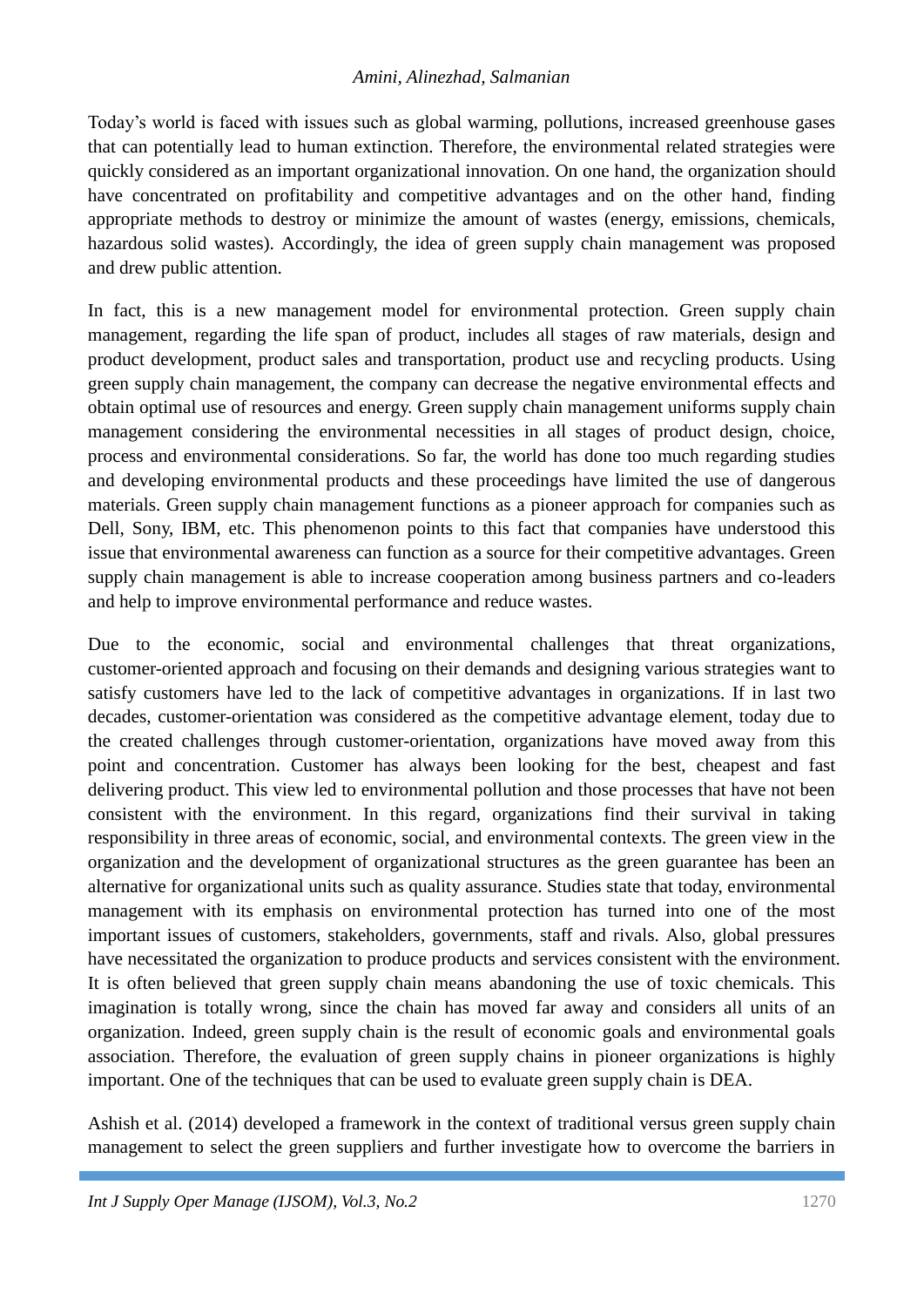green supply chain. According to Ruimin et al. (2012), every business activity in supply chain process consists of various objective risk factors and issues. The occurrence of the different risks disturbs various operations and processes of GSC, and declines the overall performance of the industries (Qianlei, 2012). Thereby, in order to effectively manage (GSC), the background of the risks in GSC is important to discuss. Therefore, to help industries, it is recommended to evaluate the risks for an effective understanding and implementation of GSC business practices. Kannan et al. (2014) proposed the fuzzy multi-attribute group decision making approach based on (GSCM) practices from the high risk supply chain perspectives. GSCM helps organizations and their business to improve competitive advantages and profits in the high-risk supply chain environment. Cosimato and Troisi (2015) investigated the role of emergent green technologies in making logistics organizations finally green and competitive through SEM technique.

The adoption of (GSCM) initiatives will lead to better economic performance through enhanced environmental performance such as less waste, enhanced energy efficiency and an improved recyclability of the end product (Mor et al., 2015). At the same time, new green initiatives might require organizations to redesign and improve various aspects of their exiting processes in order to adopt these innovations successfully. It is essential for the organization to identify those areas at both the individual organization and supply chain levels that are least prepared to handle the green innovation successfully (Nazam et al., 2015).

## **4. Multistage Data Envelopment Analysis**

In these units, each decision-making section is comprised of two stages. First of all, a number of inputs enter the first stage and then, a number of outputs go out. These outputs enter the second stage. Therefore, the first stage's input is for the second stage. The outputs of the first stage and the inputs of the second stage have intermediate elements. Then, the final outputs go out of the second stage. Consider a decision-making unit (DMU) according to Figure (1). Each DMU consists of  $x_{ij}$ (input) and D (output) for the first stage. These outputs are the inputs of the second stage that are identified as the intermediate element. Then, "s" that has been indicated by  $y_{ri}(r = 1, ..., s)$ , leaves the second stage. Figure (1) shows the schematic structure the two-stage units.



**Figure1.** A simple two-stage structure. Source :( Fare and Grossopf. 2000)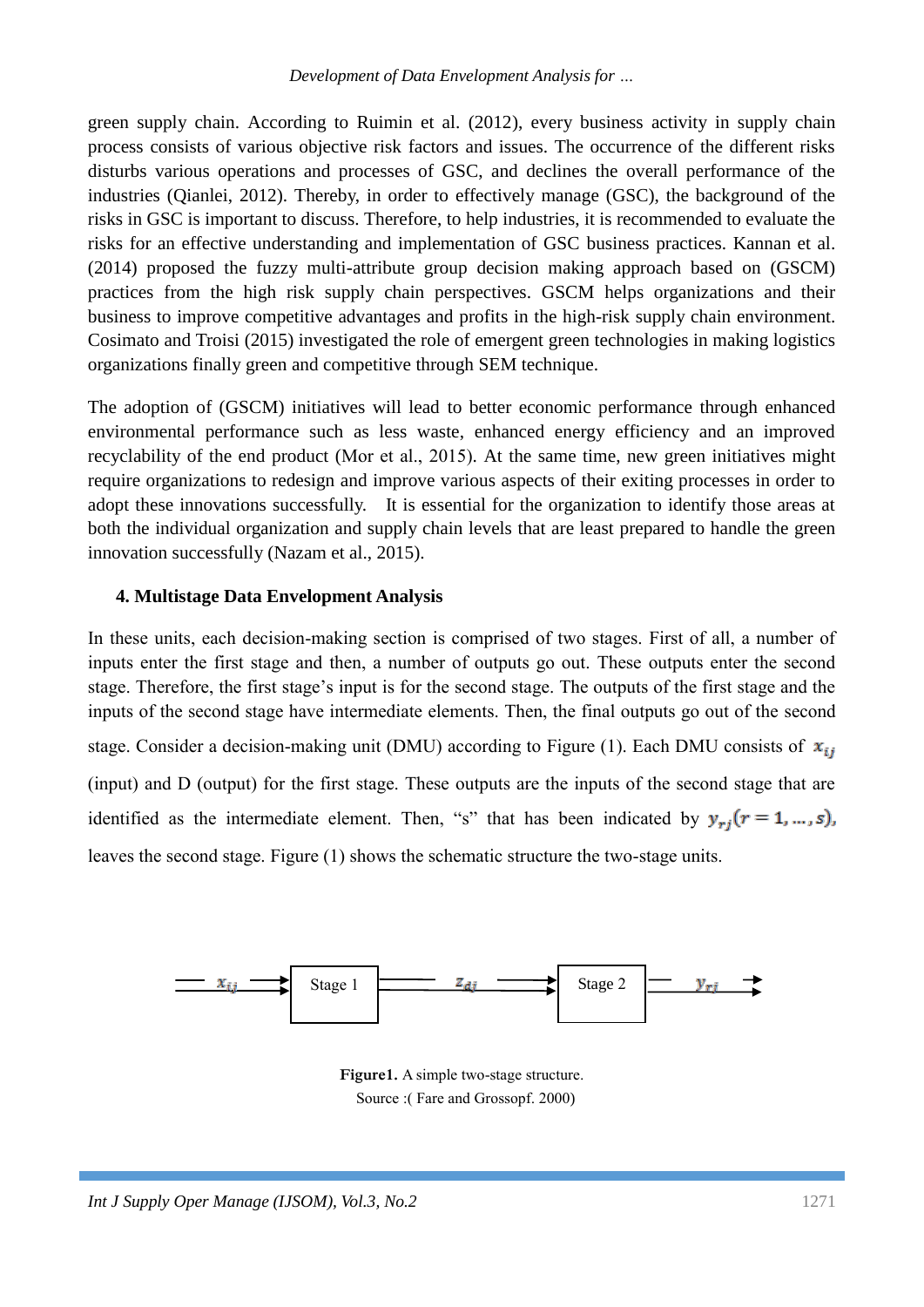#### **Kao and Hwang's Method (2008)**

In this method, the multiplication of the two stages is considered as the overall performance. The performance of first and second stages for DMUj consists of:

$$
\theta_j^1 = \frac{\sum_{d=1}^p \eta^1_{d} z_{dj}}{\sum_{i=1}^m v_j x_{ij}}
$$
(1)

$$
\theta_j^2 = \frac{\sum_{r=1}^s u_r y_{rj}}{\sum_{d=1}^b \eta_d^2 z_{dj}}
$$

 $n_d^1(d = 1, ..., m)$  and  $v_i(i = 1, ..., m)$  are the input and output weights of the first stage, respectively.

 $U_r(r = 1, ..., s)$  and  $\prod_{d=0}^{s} (d = 1, ..., D)$  are the inputs and output weights of the second stage.

In this model, it is assumed that  $\eta_d^1 = \eta_d^2 = \eta_d$ . In other words, all the output values of the first stage are consumed in the second stage. Based on this description, Kao and Hoang's model is as follows:

$$
\theta_o^* = \max \left( \frac{\sum_{d=1}^D n_d z_{do}}{\sum_{i=1}^m v_i x_{io}} \times \frac{\sum_{r=1}^s u_r y_{ro}}{\sum_{i=1}^m n_d z_{do}} \right) = \frac{\sum_{r=1}^s u_r y_{ro}}{\sum_{i=1}^m v_i x_{io}} \right)
$$

 $s, t$ .

$$
\frac{\sum_{d=1}^{D} \quad \prod_{d} z_{dj}}{\sum_{i=1}^{m} \quad v_i x_{ij}} \le 1 \qquad \qquad , i = 1, ..., m
$$
\n
$$
\frac{\sum_{r=1}^{s} u_r y_{rj}}{\sum_{i=1}^{m} \quad \prod_{d} z_{dj}} \le 1 \qquad \qquad , r = 1, ..., s
$$
\n(2)

 $\eta_d, v_i, u_r \geq 0$  $,d = 1, ..., D$ 

The above model goes as follows after linearization process:

$$
\theta_o^* \max \sum_{r=1}^s u_r y_{ro}
$$

s.t.

 $\sum_{i=1}^{m} v_i x_{io} = 1$  $i = 1, ..., m$ 

(3)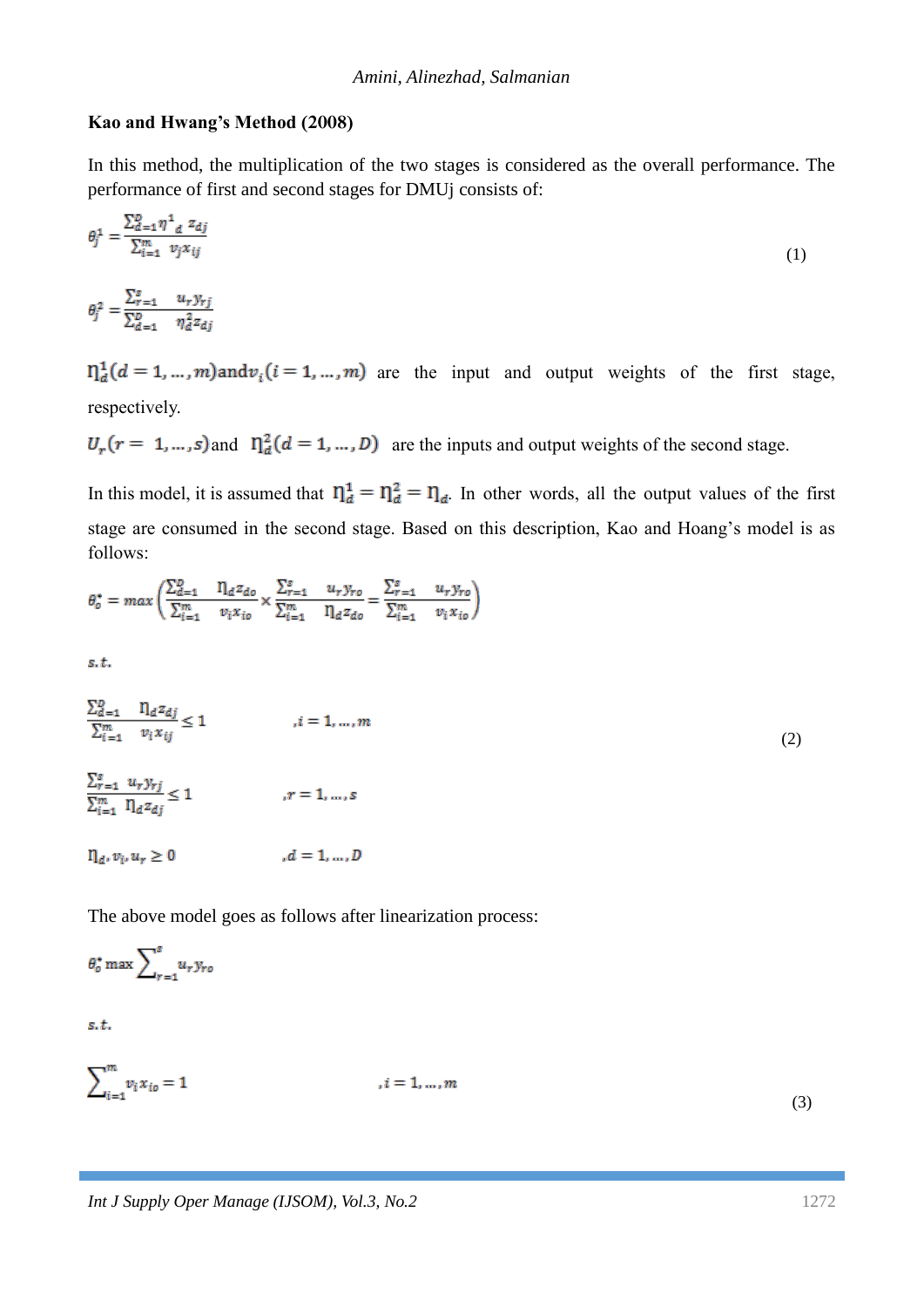$$
\sum_{i=1}^{d} \eta_{d} z_{dj} - \sum_{i=1}^{m} v_{i} x_{ij} \le 0 \qquad j = 1, ..., n
$$
  

$$
\sum_{r=1}^{s} u_{r} y_{rj} - \sum_{d=1}^{b} \eta_{d} z_{dj} \le 0 \qquad r = 1, ..., s
$$
  

$$
\eta_{d}, v_{i}, u_{r} \ge 0 \qquad d = 1, ..., D
$$

#### **Chen et al.'s Method (2009)**

In this method, the total harmonic of two stages' performance presents as the overall performance. This model is as follows:

$$
\theta_o^* = \max \left( w_1 \frac{\sum_{d=1}^D \eta_d z_{do}}{\sum_{i=1}^m v_i x_{io}} + w_2 \frac{\sum_{r=1}^S u_r y_{ro}}{\sum_{i=1}^m \eta_d z_{do}} \right)
$$

 $s, t$ .

$$
\frac{\sum_{d=1}^{D} \eta_{d} z_{dj}}{\sum_{i=1}^{m} v_{i} x_{ij}} \le 1 \qquad , i = 1, ..., m
$$
\n
$$
\frac{\sum_{r=1}^{s} u_{r} y_{rj}}{\sum_{i=1}^{m} \eta_{d} z_{dj}} \le 1 \qquad , r = 1, ..., s
$$
\n
$$
\eta_{d}, V_{i}, u_{r} \ge 0 \qquad , j = 1, ..., n \qquad , d = 1, ..., D
$$
\n(4)

W1 and w2 are the weights of the first and second stages, such that:  $w1 + w2 = 1$ . These weights indicate the relative importance of each stage which is equal to the inputs or resources ratio of each stage to total inputs or resources ratio of DMU (inputs of the first and second stage). Therefore:

$$
w_1 = \frac{\sum_{i=1}^{m} v_i x_{io}}{\sum_{j=1}^{m} v_j x_{io} + \sum_{d=1}^{p} \eta_d z_{do}}
$$
  

$$
w_2 = \frac{\sum_{i=1}^{m} \eta_d z_{do}}{\sum_{i=1}^{m} v_i x_{io} + \sum_{d=1}^{p} \eta_d z_{do}}
$$
 (5)

By substituting w1 and w2 in the previous model and implementing linearization stages, the model would be resulted as follows. In this model, all outputs of the first stage is consumed in the second stage and this is assumed as well:  $\eta_d^1 = \eta_d^2 = \eta_d$ 

$$
\theta_o^* = \max \sum_{d=1}^D \eta_d \, z_{do} + \sum_{r=1}^s u_r \, y_{ro}
$$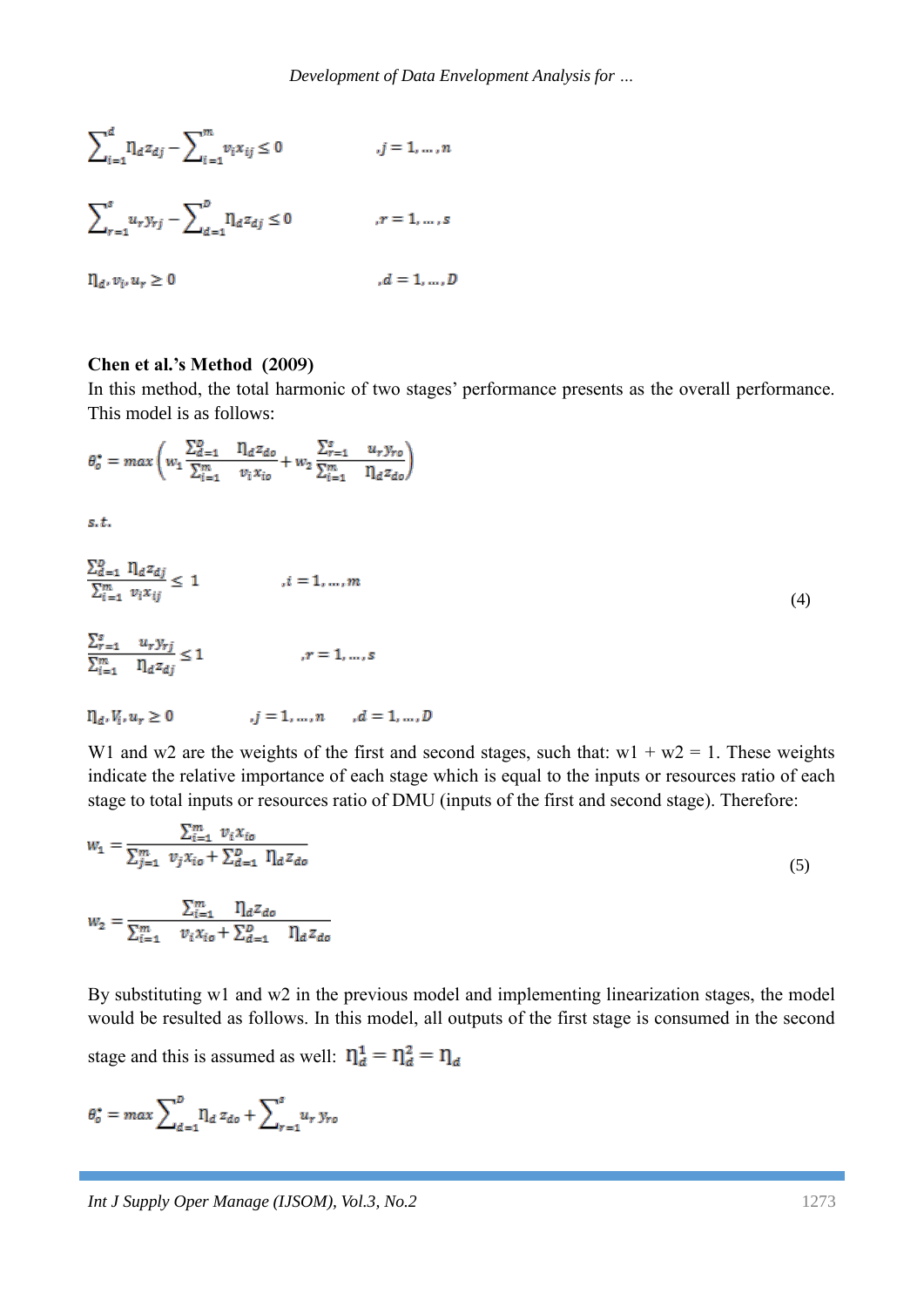$s, t$ .

 $\sum_{i=1}^{m} v_i x_{io} + \sum_{i=1}^{D} \eta_d z_{do} = 1$  $j = 1, \ldots, n$  (6)  $\sum\nolimits_{i=1}^d {\eta _d z_{dj}} - \sum\nolimits_{i=1}^m {{v_i x_{ij}}} \le 0$  $i=1,\ldots,m$  $\sum_{r=1}^{s} u_r y_{rj} - \sum_{d=1}^{b} \eta_d z_{dj} \leq 0$  $r=1,\ldots,s$  $\Pi_d, \nu_i, u_r \geq 0$  $,d = 1, ..., D$ 

Hwang and Chen indicated that if we show the performance of Chen's model and Kao's model with  $\theta_o^{*c}$  and  $\theta_o^{*k}$ , respectively, it will be proved as:  $\theta_o^{*c} \ge \theta_o^{*k}$ 

Chen and colleagues estimated the overall performance with the data from Kao and Hwang's study using total harmonic method and by using Spearman correlation coefficient indicated that the obtained performance values from two different methods of Kao and Cheng do not have any significant difference. Therefore, total harmonic method is valid.

Also, Liang and Kho showed that assuming output as stable, these two methods are consistent. In this study, it has been stated that Kao and Hwang's method has advantage over Chen's method in a way that can present performance analysis while Chen's method lacks this capability. The advantage of Chen's model over Kao's model is that Kao's model cannot be used assuming performance as variable, because in this condition, the model would be nonlinear. On the other hand, this is not true in the case of Chen's model. According to the presented concepts, each of the proposed models has advantages and disadvantages that are usable depending on the condition of interest. The models are from basic and source models in two or multistage structures. But in this study, a model will be proposed that despite presenting estimation in span structure to variable ratio, has the capability of analyzing each stage and since is presented as envelopment form, can easily estimate the limitation of undesirable condition, without linearization.

## **5. The proposed model**

Consider the *n* decision counter unit  $(j = 1, ..., n)$ . Each unit consisted of *p* step decision-making.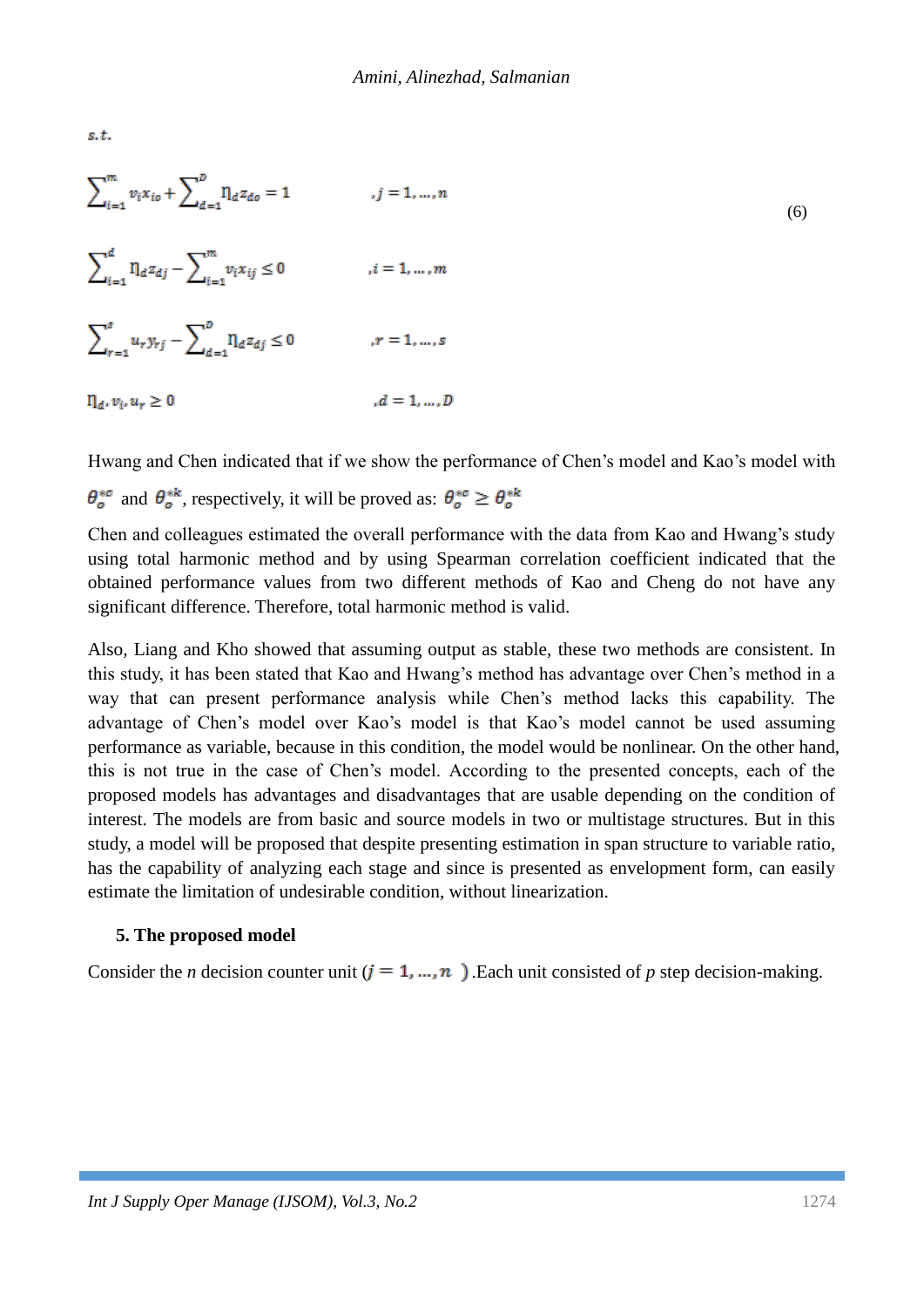

**Figure 2.** Network structure with undesirable outputs

 $x_{i_n j}$  is the input (i) i.e. i.e. FP, from DMU.

 $y_{rpj}^D$  is the output (r) value of P which belongs to DMU that leaves the system. The outputs are available as desirable and undesirable.

UD stands for *Undesirable* and D stands for *Desirable*.

 $z_{k_pj}$  indicates the value of intermediate k of p level from DMUj. The intermediate values do not leave the network and will be a part of input for the next stage.

 $\theta_{0,\dots,\omega}^R \theta_0^1$ : target function values of stages 1 to P for DMUo (decision-making unit under evaluation).

 $w_0^p w_0^1$ : relative weights related to stages as:

$$
+w_0^2 + \ldots + w_0^p = 1w_0^1
$$

According to the assumptions, the proposed model based on Relation (7) is as follows:

$$
\max \sum_{p=1}^{p} w_o^p \theta_o^p
$$
  
ST.  

$$
\sum_{j=1}^{n} \lambda_j^p x_{i_p j} \le (1 - \theta_o^p) x_{i_p o}
$$
  $i_p = 1, ..., I_p$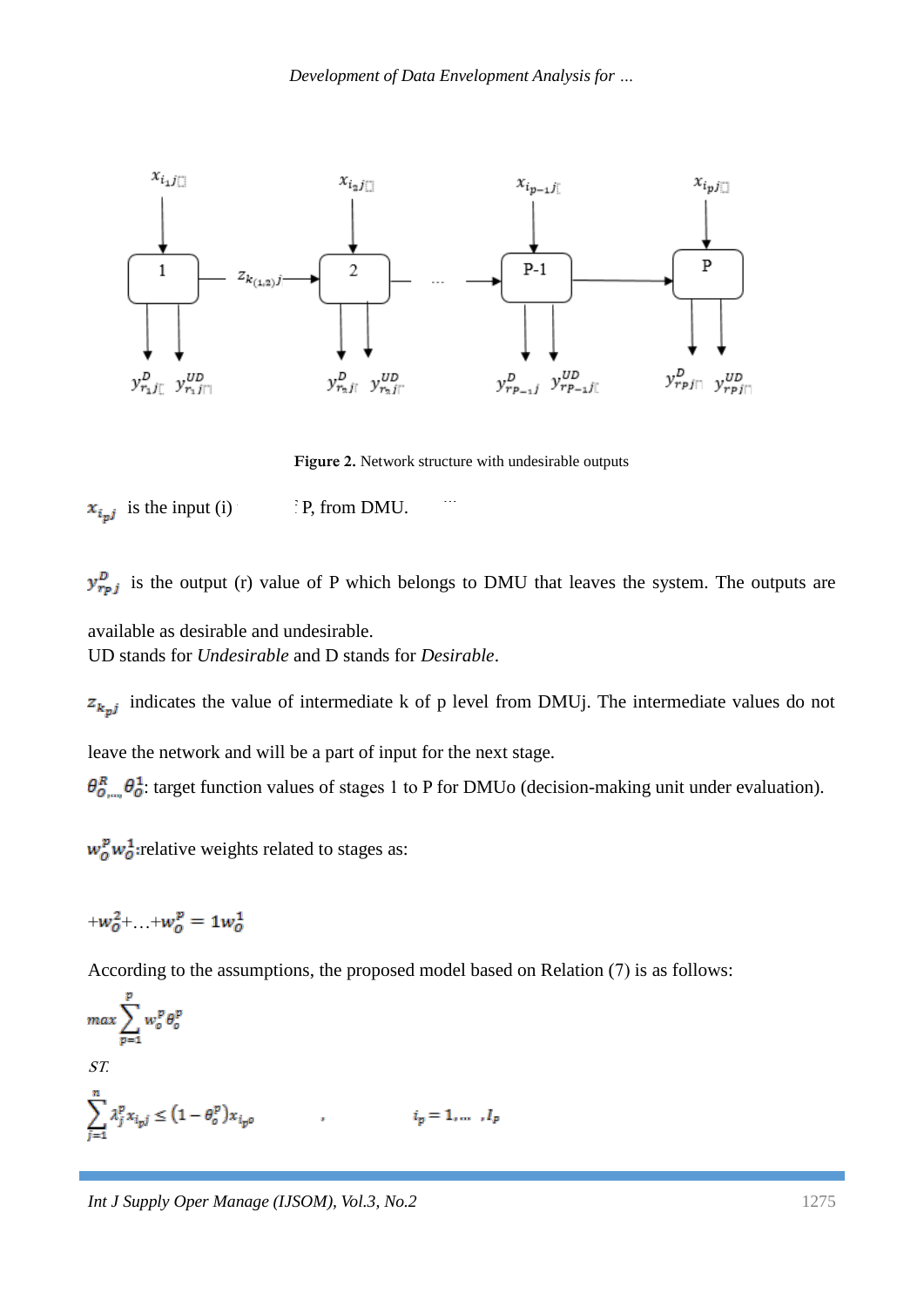$$
\sum_{j=1}^{n} \lambda_{j}^{p} y_{r_{p}j} \ge (1 + \theta_{o}^{p}) y_{r_{p}o} \qquad , \qquad r_{p}^{D} = 1, ..., R_{p}^{D}(7)
$$
\n
$$
\sum_{j=1}^{n} \lambda_{j}^{p} y_{r_{p}j} \le (1 - \theta_{o}^{p}) y_{r_{p}o} \qquad , \qquad r_{p}^{UD} = 1, ..., R_{p}^{UD}
$$
\n
$$
\sum_{j=1}^{n} \lambda_{j}^{p} z_{k_{p}j} \ge (1 + \theta_{o}^{p}) z_{k_{p}o} \qquad , \qquad k_{p} = 1, ..., R_{p}
$$
\n
$$
\sum_{j=1}^{n} \lambda_{j}^{p+1} z_{k_{p}j} \ge (1 - \theta_{o}^{p+1}) z_{k_{p}o} \qquad , \qquad k_{p} = 1, ..., R_{p}
$$
\n
$$
\lambda_{j}^{p} \ge 0 \ , \quad j = 1, ..., n \quad , p = 1, ..., P
$$

Target function is the maximum of harmonized total of target functions of sub-processes. If the target function is obtained as zero, then the unit is efficient and it is larger than zero, the unit is not efficient. The first limitation: linear combination from the inputs of level *P*, is smaller and equal to the input of the unit of interest in the same stage. The second limitation: the linear combination of desirable outputs in level *P* is larger and equal to the output from the unit of interest in the same stage. The third limitation: the linear combination of undesirable outputs in level *P* is smaller and equal to the output from the unit of interest. The forth limitation: the linear combination of intermediate size that leaves level *P* and is larger and equal to the output from the unit of interest. The fifth limitation: the intermediate size that enters the level  $P+1$  as a part of input and is smaller and equal to the intermediate size from the unit of interest. Various methods have been proposed while dealing with undesirable elements. But in this study, in dealing with undesirable outputs, it is treated as input. On the other hand, in the case of undesirable inputs, it is treated as output. Since the model is as envelopment, the entrance of undesirable elements to the model is easier and is possible without linearization takes place. Also, it is possible to generalize this model into a variable scale through adding a limitation. Moreover, the intermediate elements are not passive in this model and there is no trace of surplus and shortage variables.

## **6. Numerical Example**

In this section, the structure of a green supply chain management has been evaluated. This supply chain is formed by four stages of supply, producer, distributor, and customer. The inputs of the first stage or supplier consist of purchase costs, transportation costs, labor costs, confidentiality costs. Also, the outputs of the first stage consist of the level of facilities, the flexibility of suppliers, the capacities of suppliers, services and PPM. Also, in order to evaluate the performance of green supply chain, each chain is considered as a DMU. The overall structure of this chain has been depicted in Figure (2).This figure shows the implemented inputs and outputs in each stage.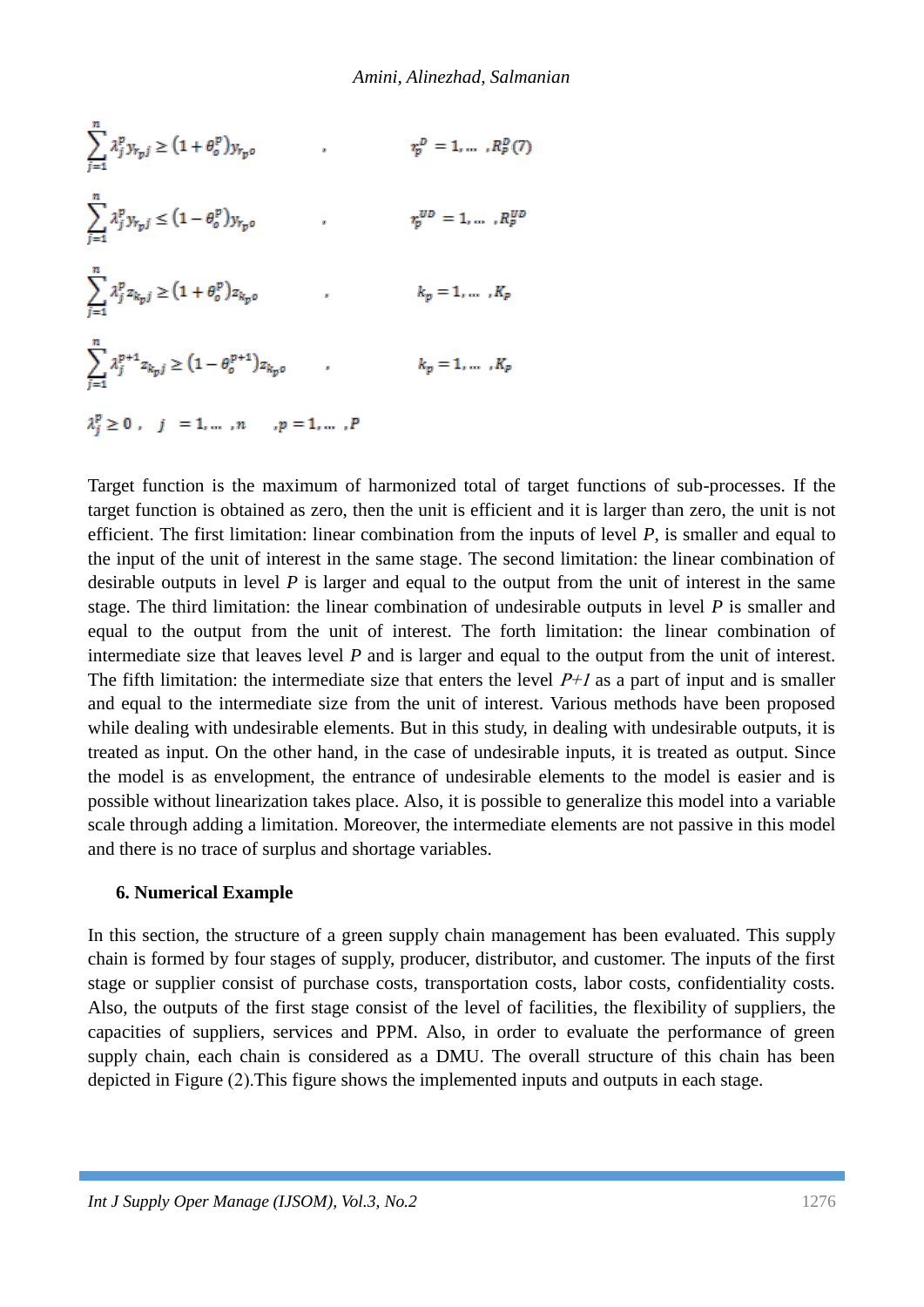

**Figure 3.** Structure of green supply chain network (Mirhedayatian et al., 2013)

PPM is an index to evaluate suppliers and is considered as an undesirable output in DEA. The intermediate size is the number of units from supplier to producer. The inputs consist of transportation costs from supplier to producer. The economic design cost and emission of  $CO<sub>2</sub>$ (undesirable output) and the credence of producer consist of intermediate sizes, number of produced green products and transportation costs of producer to the distributor. In the distributor section, the input is labor costs and output consists of services and desirable delivery to the customer. The intermediate sizes are the number of delivered products to the customer. The evaluation factors are shown in Table (1).

| <b>Table 1.</b> The evaluation factors |  |  |  |
|----------------------------------------|--|--|--|
|                                        |  |  |  |
|                                        |  |  |  |
|                                        |  |  |  |
|                                        |  |  |  |
|                                        |  |  |  |
|                                        |  |  |  |
|                                        |  |  |  |
|                                        |  |  |  |
|                                        |  |  |  |
|                                        |  |  |  |
|                                        |  |  |  |
|                                        |  |  |  |
|                                        |  |  |  |
|                                        |  |  |  |
|                                        |  |  |  |
|                                        |  |  |  |
|                                        |  |  |  |
|                                        |  |  |  |

| Factors       | Definition      | stage       | Factors       | Definition            | stage    |
|---------------|-----------------|-------------|---------------|-----------------------|----------|
| $x_{1,j}$     | Transfer fee    | Producer    | $x_{1,j}$     | cost of<br>purchasing | Supplier |
|               | Economic cost   |             |               |                       |          |
| $x_{x_{i},j}$ | design          |             | $x_{x,j}$     | Shipping              |          |
|               | Gas emission    |             |               | Cost of               |          |
| $y_{1,j}^{m}$ | CO <sub>2</sub> |             | $x_{x_{i},j}$ | workers               |          |
| $y_{2,j}^p$   | Credit          |             |               | The cost of           |          |
|               | Manufacturer    |             | $x_{x,j}$     | quality               |          |
| $x_{1,j}$     | Cost of         | Distributer |               | Advertising           |          |
|               | workers         |             | $x_{i,j}$     | fees                  |          |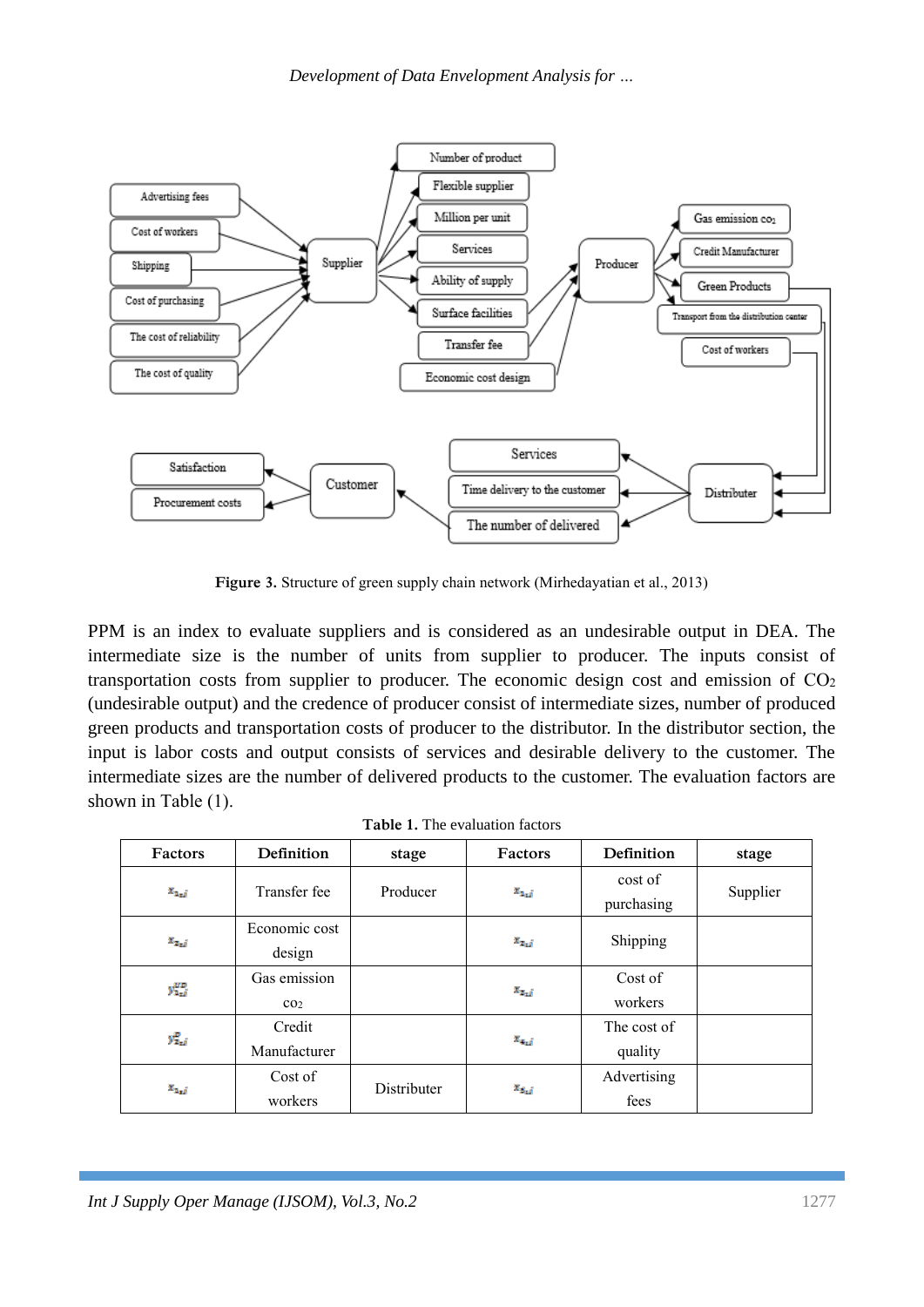| Factors                          | Definition                                   | stage                | Factors         | Definition                       | stage |
|----------------------------------|----------------------------------------------|----------------------|-----------------|----------------------------------|-------|
| $y_{1,j}^D$                      | Services                                     |                      | $x_{c_{1},j}$   | The cost of<br>reliability       |       |
| $y_{2, j}^D$                     | Time delivery<br>to the customer             |                      | $y_{1,j}^p$     | number of<br>product<br>Transfer |       |
| $x_{1,j}$                        | Procurement<br>costs                         | Customer             | $y_{2,j}^D$     | Flexible<br>supplier             |       |
| $y_{1,j}^p$                      | Satisfaction                                 |                      | $y_{x,j}^p$     | Ability of<br>supply             |       |
| $z_{1_{G,2},j}^1$                | Surface<br>facilities                        | Intermediate<br>size | $y_{4,j}^D$     | Services                         |       |
| $\mathbf{z}_{1_{G\times M}}^{1}$ | <b>Green Products</b>                        |                      | $y_{1,j}^{III}$ | <b>PPM</b>                       |       |
| $z_{1_{G,xy}}^1$                 | transport from<br>the distribution<br>center |                      |                 |                                  |       |
| $z_{1_{(2,4)}j}^1$               | The number of<br>delivered                   |                      |                 |                                  |       |

**Table 1.** Continued

In customer section the input is the number of transported products and the output is customers' satisfaction and provisions' costs. The weights of each stage of supplier, producer, distributor and customer are 0.3, 0.4, 0.2 and 0.1, respectively. These weights are determined by the decision-maker. In order to evaluate the green supply chain performance, 10 Iranian active companies in foodstuffs were evaluated in GSCM conditions.

Each supply chain is considered as a DMU and phase outputs have been changed into finite

numbers using  $\frac{a+4m+b}{6}$ . The data of each stage have been stated in Tables 2 to 6.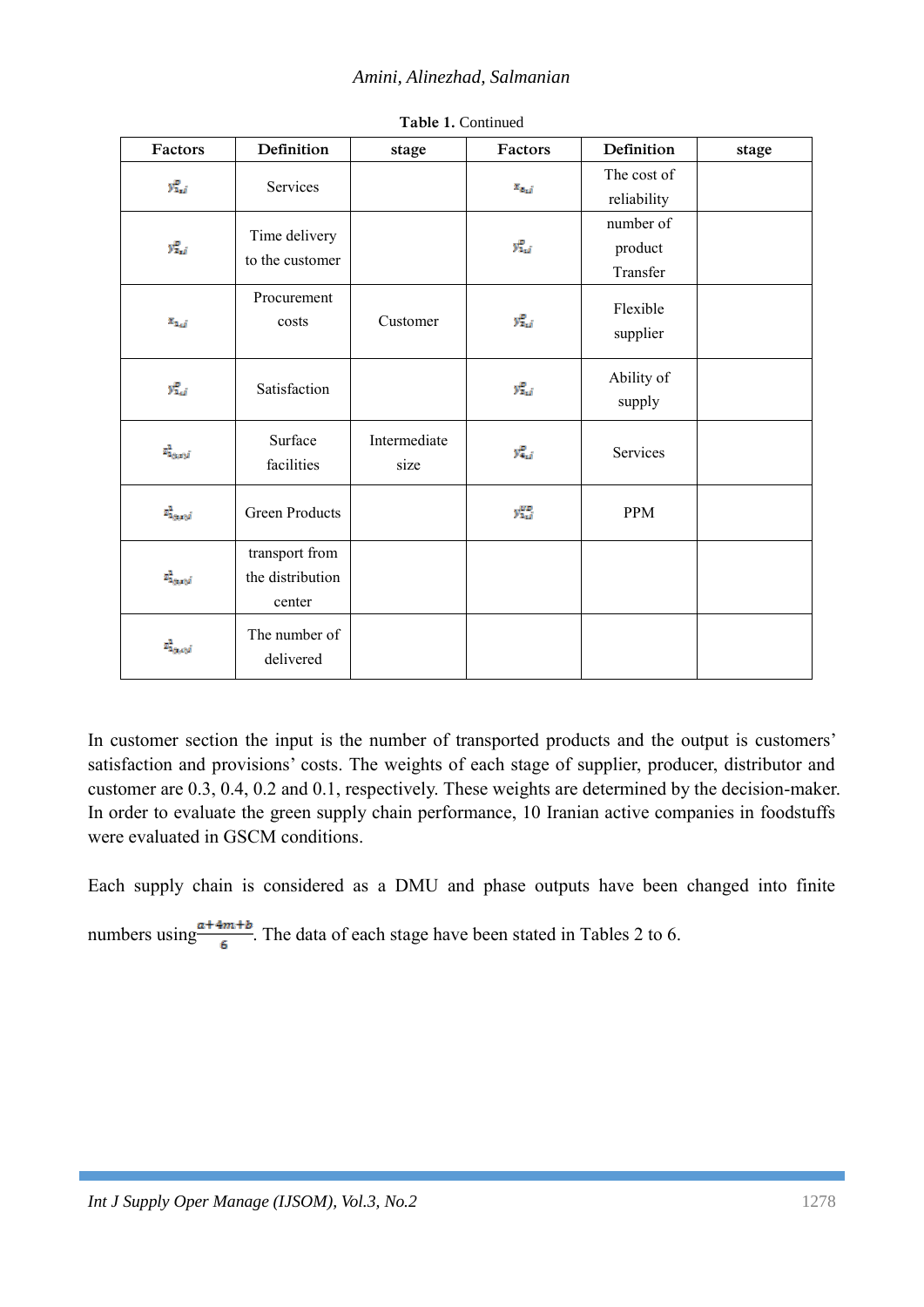| <b>DMU</b>       | cost of<br>purchasing | Shipping  | Cost of<br>workers | The<br>cost of<br>quality | Advertising<br>fees | The cost<br>of<br>reliability | number<br>of<br>product<br>Transfer | Flexible<br>supplier | Ability<br>of<br>supply | <b>Services</b> | PPM           |
|------------------|-----------------------|-----------|--------------------|---------------------------|---------------------|-------------------------------|-------------------------------------|----------------------|-------------------------|-----------------|---------------|
|                  | $x_{1,j}$             | $x_{2,j}$ | $x_{4,j}$          | $x_{4,j}$                 | $x_{5,j}$           | $x_{6,j}$                     | $y_{1,j}^p$                         | $y_{2,j}^p$          | $y_{3,j}^p$             | $y_{4,j}^D$     | $y_{1j}^{yy}$ |
| $DMU_1$          | 290                   | 220       | 85                 | 75                        | 104                 | 60                            | 3                                   | 2                    | 1250                    | 4               | 39            |
| DMU <sub>2</sub> | 300                   | 345       | 95                 | 110                       | 125                 | 65                            | 2                                   | 2                    | 1295                    | $\overline{2}$  | 34            |
| DMU3             | 288                   | 350       | 110                | 85                        | 110                 | 72                            | 3                                   | 3.                   | 1320                    | 3               | 46            |
| DMU <sub>4</sub> | 320                   | 330       | 80                 | 65                        | 105                 | 78                            | $\overline{2}$                      | 3.                   | 1295                    | 3               | 32            |
| $DMU_5$          | 290                   | 275       | 92                 | 93                        | 135                 | 90                            | 4                                   | 2                    | 1320                    | 2               | 53            |
| $DMU_6$          | 340                   | 210       | 103                | 115                       | 142                 | 88                            | 3                                   | 4                    | 1349                    | 4               | 62            |
| DMU <sub>7</sub> | 325                   | 370       | 100                | 125                       | 159                 | 92                            | 4                                   | 2                    | 1329                    | 2               | 39            |
| $DMU_8$          | 330                   | 250       | 87                 | 150                       | 130                 | 95                            | 2                                   | 4                    | 1276                    | 3               | 45            |
| DMU9             | 349                   | 320       | 75                 | 145                       | 115                 | 105                           | 4                                   | 4                    | 1293                    | 4               | 72            |
| $DMU_{10}$       | 295                   | 335       | 92                 | 80                        | 100                 | 70                            | 3                                   | 3                    | 1302                    | 2               | 42            |

Table 2. First stage (supplier), Weight=  $0.3$ 

**Table 3.** Second stage (manufacturer), Weight= 0.4

| <b>DMU</b>       | Transfer fee | Economic cost design | Gas emission co2 | Credit<br>Manufacturer |
|------------------|--------------|----------------------|------------------|------------------------|
|                  | $x_{12}$     | $x_{2,j}$            | $y_{1_2j}^{UD}$  | $y_{2,j}^{\nu}$        |
| $DMU_1$          | 139          | 394                  | 155              | 3                      |
| DMU <sub>2</sub> | 125          | 454                  | 167              | 2                      |
| $DMU_3$          | 155          | 329                  | 153              | 3                      |
| DMU <sub>4</sub> | 132          | 442                  | 180              | 3                      |
| $DMU_5$          | 149          | 526                  | 167              | 2                      |
| $DMU_6$          | 176          | 349                  | 156              | 3                      |
| DMU <sub>7</sub> | 125          | 527                  | 178              | 3                      |
| $DMU_8$          | 192          | 397                  | 167              | $\overline{2}$         |
| DMU9             | 156          | 309                  | 153              | 3                      |
| $DMU_{10}$       | 145          | 403                  | 174              | 3                      |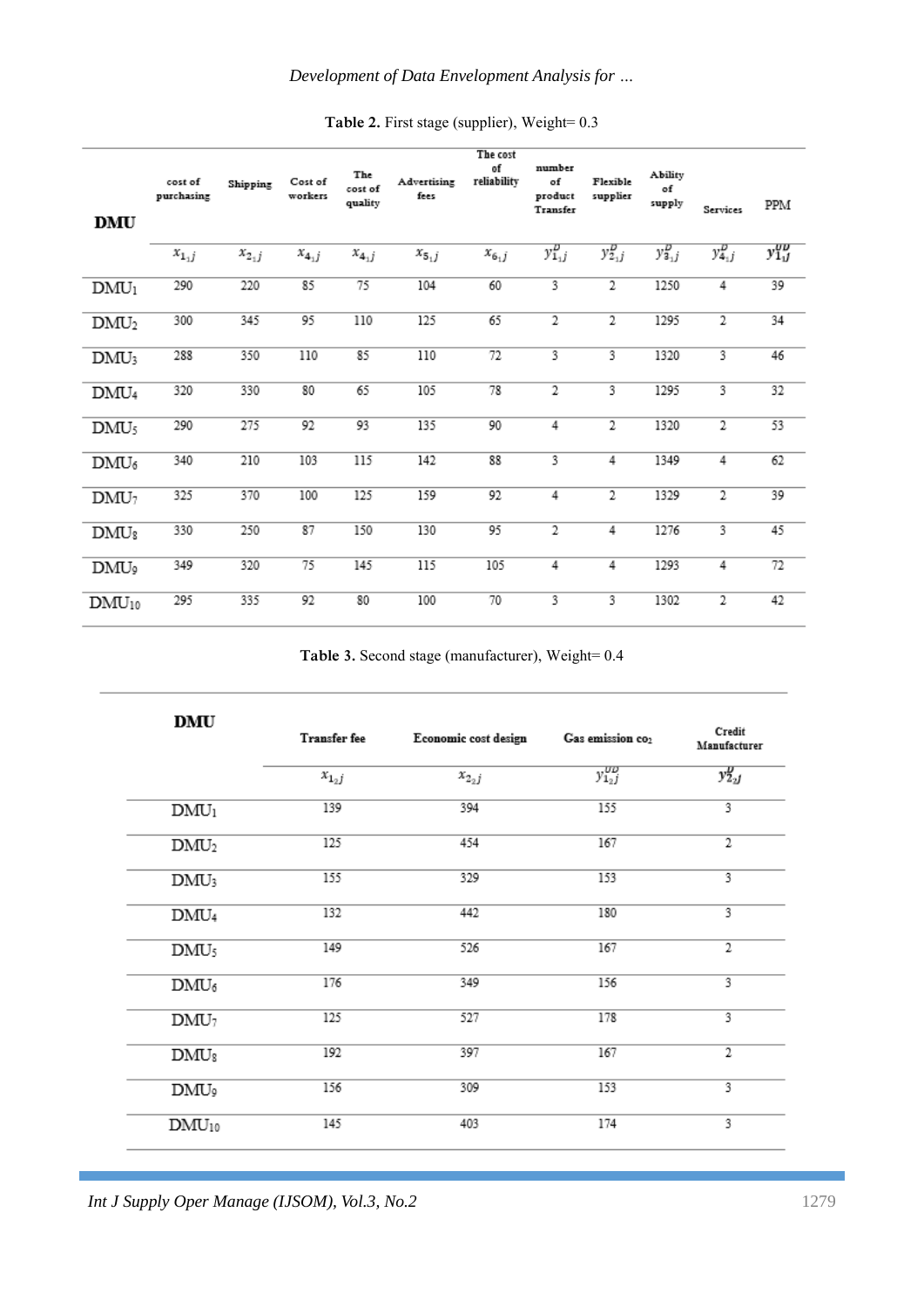## *Amini, Alinezhad, Salmanian*

|                  | Procurement<br>costs | <b>Satisfaction</b> |
|------------------|----------------------|---------------------|
| <b>DMU</b>       | $x_{1,j}$            | $y_{1,j}^{\nu}$     |
| $DMU_1$          | 102                  | 4                   |
| DMU <sub>2</sub> | 112                  | 2                   |
| $DMU_3$          | 130                  | 3                   |
| DMU <sub>4</sub> | 100                  | 4                   |
| DMU <sub>5</sub> | 139                  | 4                   |
| $DMU_6$          | 149                  | 3                   |
| $DMU_7$          | 147                  | 4                   |
| $DMU_8$          | 125                  | 2                   |
| DMU9             | 130                  | 3                   |
| $DMU_{10}$       | 104                  | 2                   |

Table 4. Stage 4 (customer), Weight=  $0.1$ 

**Table 5.** Data related to intermediate amounts

| <b>DMU</b>       | $z_{1_{(1,2)}j}^1$ | $z_{1_{(2,3)}}^1$ | $z_{1_{(2,3)}}^1$ | $z_{1_{(3,4)}}^{1}$ |
|------------------|--------------------|-------------------|-------------------|---------------------|
| $DMU_1$          | 236                | 490               | 127               | 9790                |
| DMU <sub>2</sub> | 279                | 523               | 147               | 9721                |
| $DMU_3$          | 247                | 539               | 247               | 10372               |
| DMU <sub>4</sub> | 289                | 597               | 184               | 10333               |
| $DMU_5$          | 275                | 479               | 194               | 9742                |
| $DMU_6$          | 298                | 623               | 204               | 11036               |
| $DMU_7$          | 320                | 589               | 215               | 11553               |
| $DMU_8$          | 327                | 532               | 167               | 10846               |
| وDMU             | 297                | 508               | 201               | 10432               |
| $DMU_{10}$       | 217                | 632               | 156               | 10467               |

As stated, if the value of function is obtained as zero, the unit is efficient and if is larger than zero, it is not efficient. Also, using this model it can be found out that this inefficiency is related to which sub-process. Table (7) shows the obtained results from Lingo Software. The results indicate that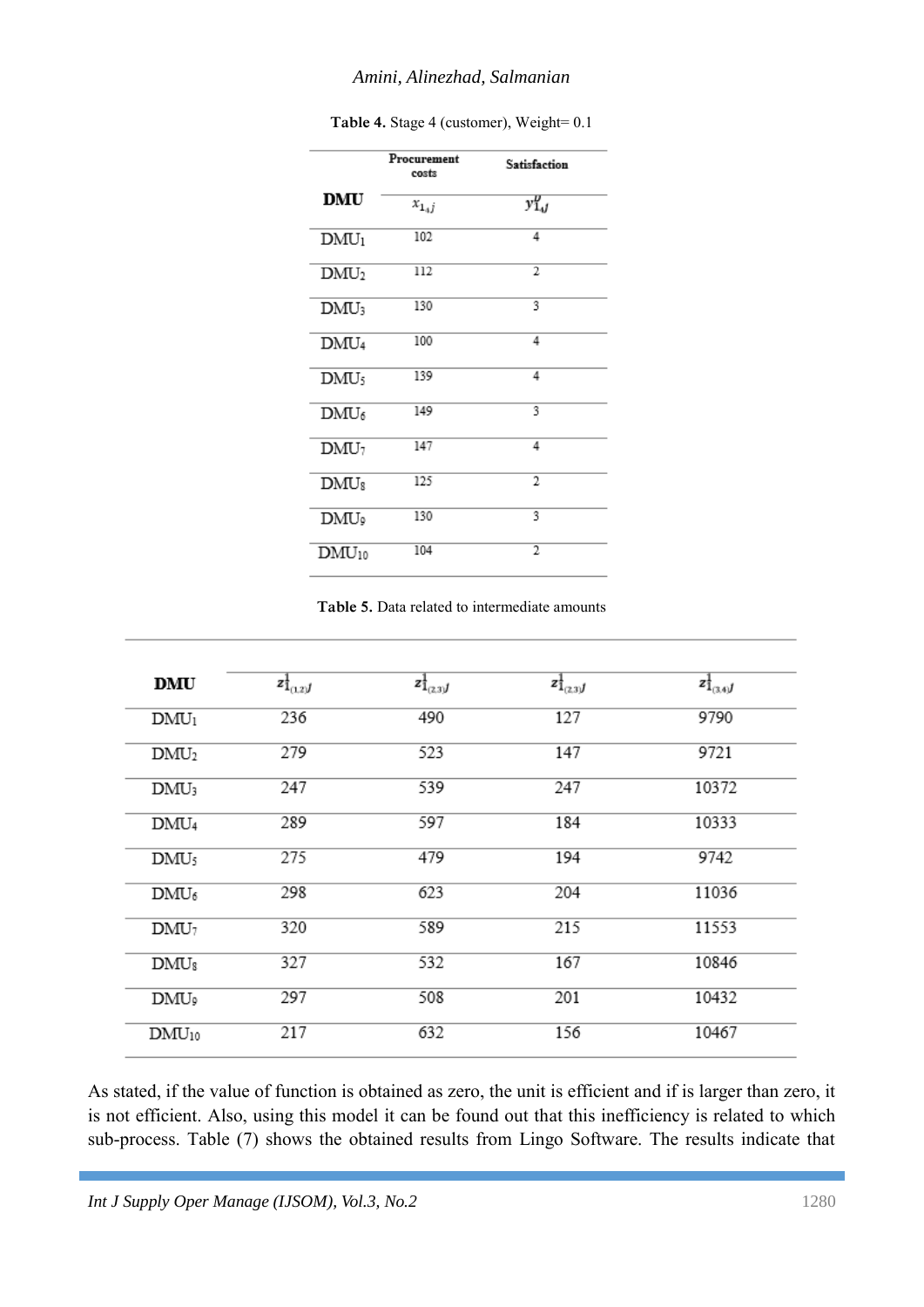none of the supply chains were efficient, because the amount of target function of all supply chains were something other than zero.

| DMU              | The objective<br>function | supplier | manufacturer | distributor | customer |
|------------------|---------------------------|----------|--------------|-------------|----------|
| DMU <sub>1</sub> | 0.0099                    | 0000     | 0000         | 0000        | 0.0099   |
| DMU <sub>2</sub> | 0.0482                    | 0000     | 0000         | 0.022       | 0.382    |
| $DMU_3$          | 0.039                     | 0.001    | 0000         | 0.065       | 0.26     |
| DMU <sub>4</sub> | 0.0024                    | 0000     | 0000         | 0.012       | 0000     |
| DMU <sub>5</sub> | 0.0185                    | 0000     | 0000         | 0.011       | 0.16     |
| $DMU_6$          | 0.0724                    | 0000     | 0.033        | 0.129       | 0.33     |
| DMU <sub>7</sub> | 0.025                     | 0000     | 0000         | 0.033       | 0.19     |
| $DMU_8$          | 0.042                     | 0000     | 0000         | 0000        | 0.428    |
| DMU9             | 0.044                     | 0000     | 0000         | 0.086       | 0.268    |
| $DMU_{10}$       | 0.035                     | 0000     | 0000         | 0000        | 0.350    |

**Table 6.** The results of model solution

## **7. Conclusion and Suggestions**

Green supply chain leads to the fast delivery of product and services, decreased delay, decreased costs and increase quality. In order to evaluate effective performance of green supply chain, it is necessary to evaluate effective and complex internal structures. Various methods exist in this context among which, it can be referred to DEA. In this study, a model was proposed to evaluate the effectiveness of multi-stage units with the presence of undesirable elements. Using this example, when the supply chain is inefficient, it can be identified that this inefficiency related to which sub-process of supply chain. Also, it helps the manager to improve the performance of supply chain by creating change in inputs or outputs of inefficient sub-unit. Also, more studies can be conducted on other DEA structures such as parallel structure and using phase data or uncontrollable data instead of finite data.

## **References**

Ahi, P., Searcy, C. (2013). An analysis of metrics used to measure performance in green a sustainable supply chains, Journal of Cleaner Production 86, 360-377.

Ashish, J. D., & Hari, V. (2014). Emerging supplier selection criteria in the context of traditional versus green supply chain management. International Journal of Managing Value and Supply Chains 5 (1) 267-289.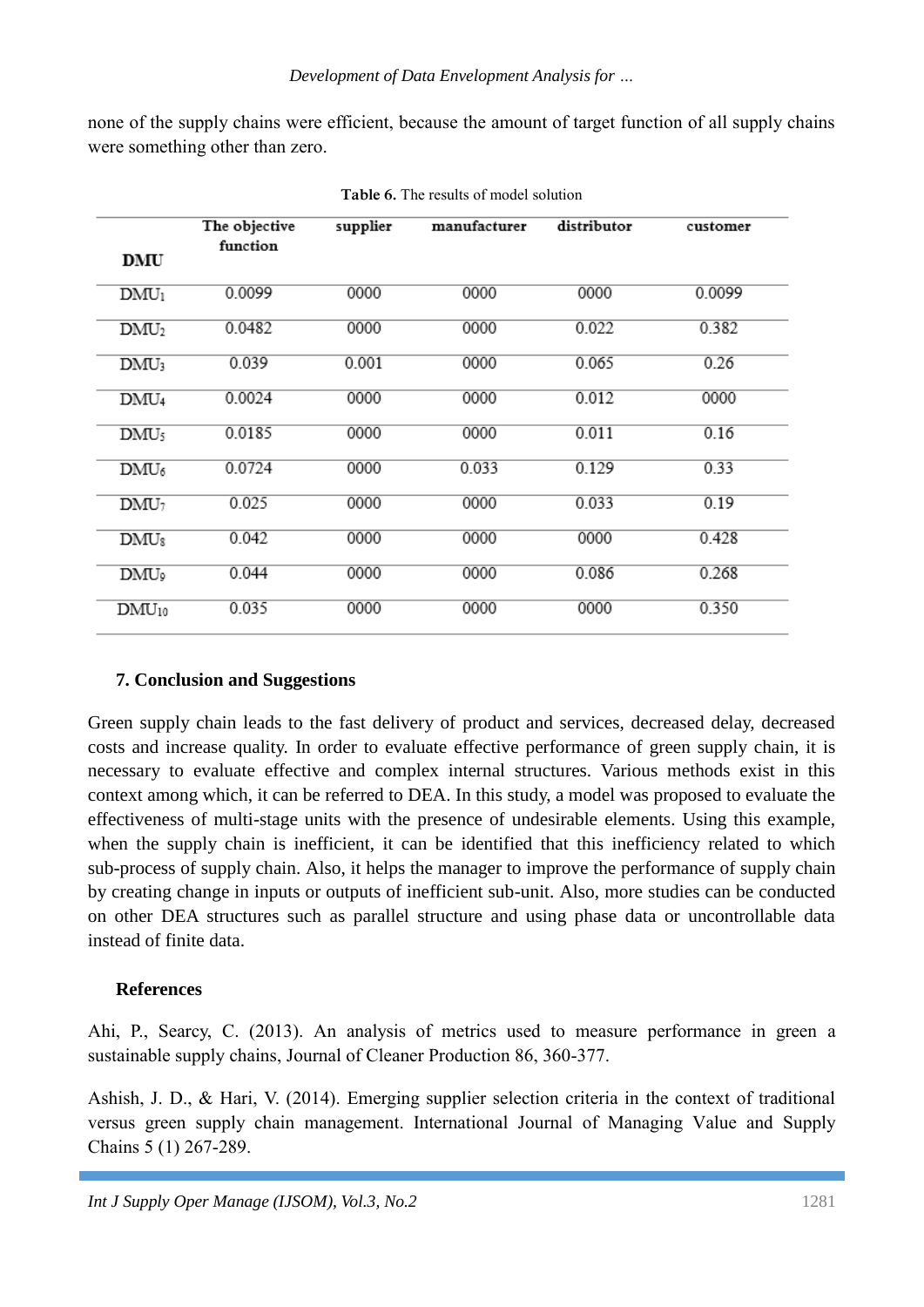Azadi, M., Shabani, A., Khodakarami, M., Farzipoor Saen, R. (2014). Planning in feasible region by two-stage target-setting DEA methods: An application in green supply chain management of public transportation service providers, Transportation Research, 70, 324–338.

Barros, C., Wanke, P. (2013). Two -stage DEA: An application to major Brazilian banks, Expert Systems with Applications, 41, 2337–2344.

Charnes, A.C., Cooper, W.W., Rhodes, E.L. (1978). Measuring the efficiency of decision making units. European Journal of Operational Research 2, 429–444.

Cooper, W.W., Seiford, L.M., Zhu, J. (2004). Data envelopment analysis: History, models and interpretations. In: Cooper, W.W., Seiford, L.M., Zhu, J. (Eds.), Handbook on Data Envelopment Analysis. Kluwer Academic Publishers, Boston, 1–39 (Chapter 1).

Castelli, L., Pesenti, R., Ukovich, W. (2004). DEA-like models for the efficiency evaluation of hierarchically structured units, European Journal of Operational Research 154 (2), 465–476.

Cosimato, S. and Troisi, O. (2015). Green supply chain management practices and tools for logistics competitiveness and sustainability: the DHL case study. The TQM Journal, 27(2), pp. 256  $-276.$ 

Fare, R., Grosskopf S. (2000). Network DEA, Socio Economic Planning Sciences, 34, 35-49.

Chen, Y., Cook, W.D., Zho, J. (2009). Additive efficiency decomposition in two-stage DEA, European Journal of Operational Research, 196, 1170-1176.

Chen, Y., Zhu, J. (2004). Measuring information technology's indirect impact on firm performance, Information Technology and Management Journal, 5 (1–2), 9–22.

Halkos, G., Tzeremes, N. (2013). An additive two-stage DEA approach creating sustainability efficiency indexes, MPRA Paper, 60, 44231-44236.

Hung, S.W., Lu, W.M., Wang, T.P. (2010). Benchmarking the operating efficiency of Asia container ports, European Journal of Operational Research 203, 706–713.

Kao, C., Hwang, S.N. (2008). Efficiency decomposition in two-stage data envelopment analysis: An application to non-life insurance companies in Taiwan, European Journal of Operational Research, 185 (1), 418–429.

Liang, L., Yang F. D., Cook, W., Zhu, J. (2006). DEA models for supply chain efficiency evaluation, European Journal of Operational Research, 21, 21–22.

Li, Q., Zeng, B., Savachkin, A. (2013). Reliable facility location design under disruptions. Computers & Operations Research, 40(4), 901-909.

Maghbouli, M., Amirteimoori, A., Kordrostami, S. (2014). Two-stage network structures with undesirable outputs: A DEA based approach, Measurement, 48, 109–118.